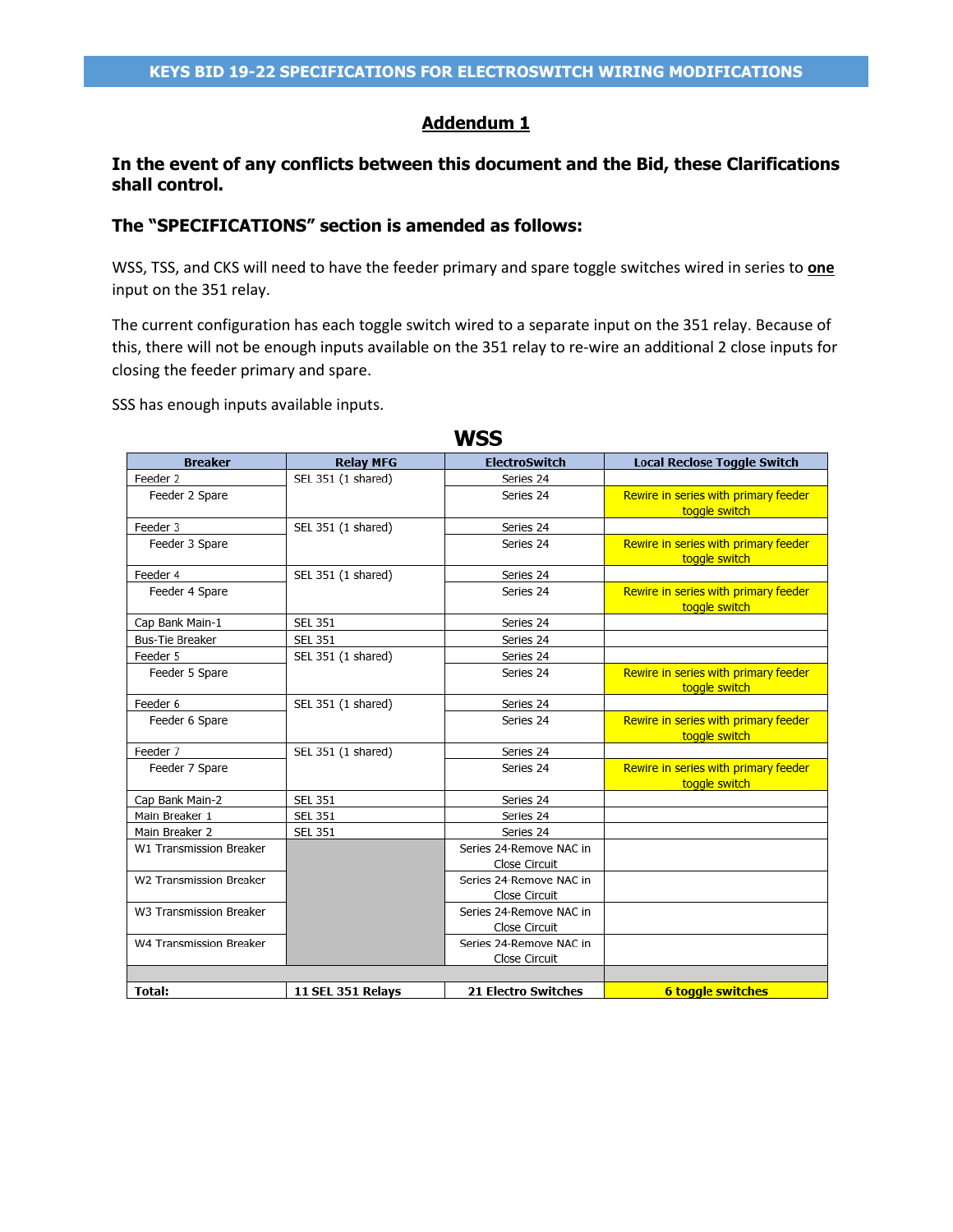#### **KEYS BID 19-22 SPECIFICATIONS FOR ELECTROSWITCH WIRING MODIFICATIONS**

| <b>Breaker</b>             | <b>Relay MFG</b>                     | <b>ElectroSwitch</b>       | <b>Local Reclose Toggle Switch</b>                    |
|----------------------------|--------------------------------------|----------------------------|-------------------------------------------------------|
| Feeder 2                   | SEL 351 (1 shared)                   | Series 24                  |                                                       |
| Feeder 2 Spare             |                                      | Series 24                  | Rewire in series with primary feeder<br>toggle switch |
| Feeder 3                   | SEL 351 (1 shared)                   | Series 24                  |                                                       |
| Feeder 3 Spare             |                                      | Series 24                  | Rewire in series with primary feeder<br>toggle switch |
| Feeder 4                   | SEL 351 (1 shared)                   | Series 24                  |                                                       |
| Feeder 4 Spare             |                                      | Series 24                  | Rewire in series with primary feeder<br>toggle switch |
| Feeder 5                   | <b>SEL 351</b>                       | Series 24                  |                                                       |
| Feeder 6                   | <b>SEL 351</b>                       | Series 24                  |                                                       |
| Main Breaker               | <b>SEL 351</b>                       | Series 24                  |                                                       |
| W1 Transmission Breaker    | Direct Wire to Breaker TC<br>and CC. | Series 24                  |                                                       |
| MO7- Motor Operated Switch | Direct Wire to Breaker TC<br>and CC. | Series 24                  |                                                       |
| MO5- Motor Operated Switch | Direct Wire to Breaker TC<br>and CC. | Series 24                  |                                                       |
| MO6- Motor Operated Switch | Direct Wire to Breaker TC<br>and CC. | Series 24                  |                                                       |
|                            |                                      |                            |                                                       |
| Total:                     | 6 SEL 351 Relays                     | <b>13 Electro Switches</b> | <b>3 Toggle Switches</b>                              |

### **TSS**

#### **CKS**

| <b>Breaker</b>          | <b>Relay MFG</b>                     | <b>ElectroSwitch</b>      | <b>Local Reclose Toggle</b><br><b>Switch</b>          |
|-------------------------|--------------------------------------|---------------------------|-------------------------------------------------------|
| Feeder 2                | SEL 351 (1 shared)                   | Series 24                 |                                                       |
| Feeder 2 Spare          |                                      | Series 24                 | Rewire in series with primary<br>feeder toggle switch |
| Feeder 3                | SEL 351 (1 shared)                   | Series 24                 |                                                       |
| Feeder 3 Spare          |                                      | Series 24                 | Rewire in series with primary<br>feeder toggle switch |
| Feeder 4                | <b>SEL 351</b>                       | Series 24                 |                                                       |
| Main 1 Breaker          | <b>SEL 351</b>                       | Series 24                 |                                                       |
| Main 2 Breaker          | <b>SEL 351</b>                       | Series 24                 |                                                       |
| W1 Transmission Breaker | Direct Wire to Breaker TC and<br>CC. | Series 24                 |                                                       |
| W2 Transmission Breaker | Direct Wire to Breaker TC and<br>CC. | Series 24                 |                                                       |
|                         |                                      |                           |                                                       |
| Total:                  | 5 SEL 351 Relays                     | <b>9 Electro Switches</b> | <b>2 Toggle Switches</b>                              |

## **Primary Feeder Schematic and Spare Feeder Schematic, attached herein.**

**The "Proposal Pages" section is amended as follows:** Please use the Revised Proposal Page, which follows.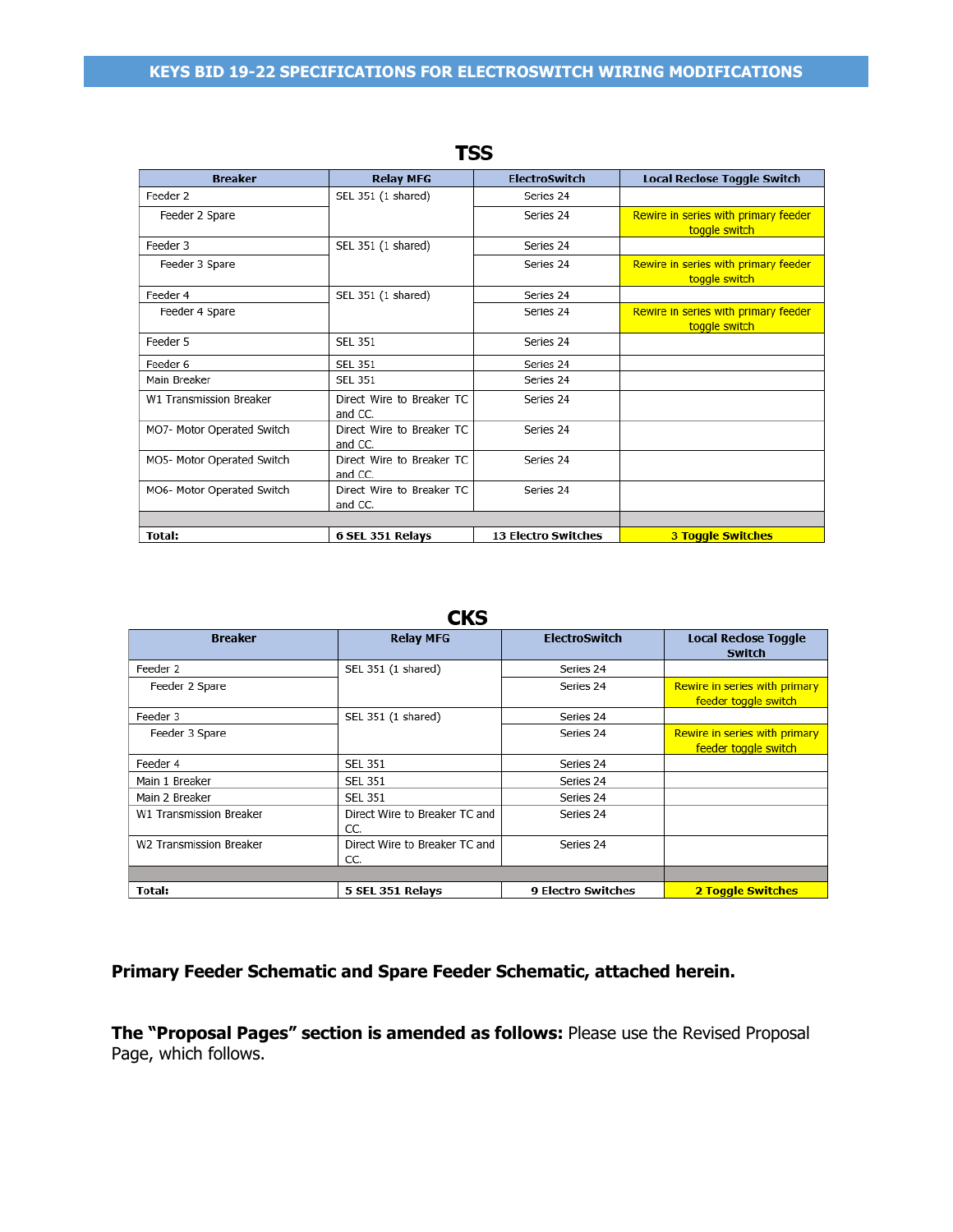# **Proposal Page 1 of 2**

#### (Please type or print all information)

Pursuant to and in compliance with your advertisement for bids and other contract documents relating thereto, the undersigned bidder, having familiarized himself with the terms and conditions affecting the performance of the contract contained in the specifications, hereby proposes and agrees to perform within the contract documents, schedules, and specifications for the following amounts.

| <b>Description</b>                                                 | Quantity | <b>Total Cost</b> |
|--------------------------------------------------------------------|----------|-------------------|
| Relay Settings Modification                                        | 26       | \$                |
| Electroswitch Wiring Modification and<br><b>Functional Testing</b> | 51       | \$                |
| <b>Toggle Switch Rewiring</b>                                      | 11       | \$                |
| Engineering                                                        |          | \$                |
| Mobilization/Demobilization                                        |          | \$                |
| <b>Indemnity Fee</b>                                               |          | \$10.00           |
| <b>Estimated Total Bid Cost</b>                                    |          | \$                |

| <u> 1989 - Jan James James James James James James James James James James James James James James James James J</u>                                                                                                |            |                               |
|---------------------------------------------------------------------------------------------------------------------------------------------------------------------------------------------------------------------|------------|-------------------------------|
|                                                                                                                                                                                                                     |            |                               |
|                                                                                                                                                                                                                     |            |                               |
| Bid Bond Enclosed (Yes / No) or Cashier's Check: \$<br>KEYS reserves the right to accept and/or reject any proposal or any portion of a proposal. Bidder shall<br>submit with the proposal any constraints, if any. |            |                               |
| Please provide a response to the following questions:                                                                                                                                                               |            |                               |
| Are resumes of project personnel included in proposal?                                                                                                                                                              | Yes $\Box$ | No <sub>1</sub>               |
| Is a detailed schedule provided in proposal?<br>Is Engineering performed in-house or contracted out? In-House $\Box$ Contracted Out $\Box$<br>If contracted, please list company:                                   |            | Yes $\Box$<br>No <sub>1</sub> |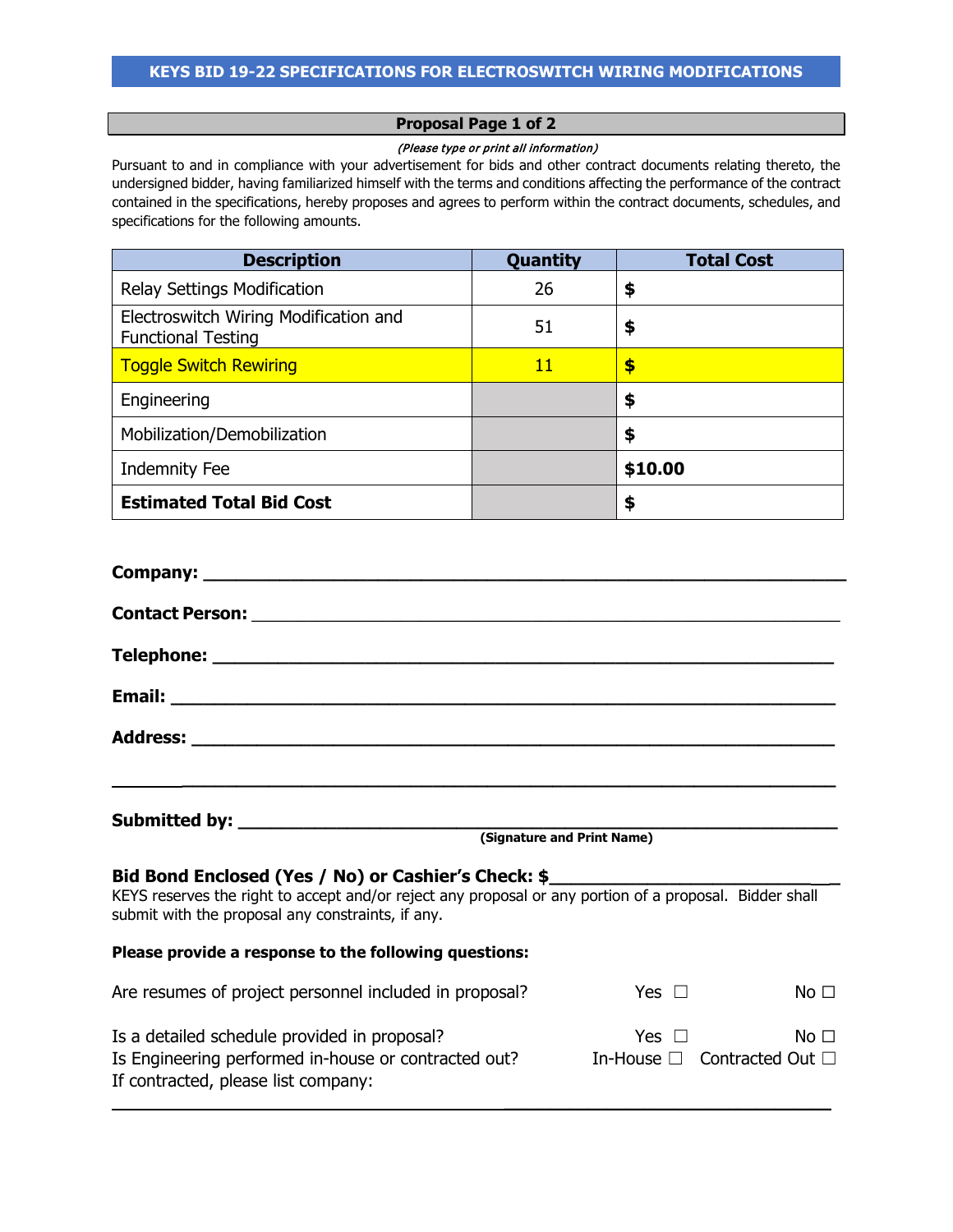## **Proposal Page 2 of 2**

Are Electricians and Forman in-house or contacted out? In-House □ Contracted Out □ If contracted, please list company:

Is project management performed in-house or contracted out? In-House □ Contracted Out □ If contracted, please list company:

 $\mathcal{L}=\{1,2,3,4,5\}$ 

 $\mathcal{L}=\{1,2,3,4,5\}$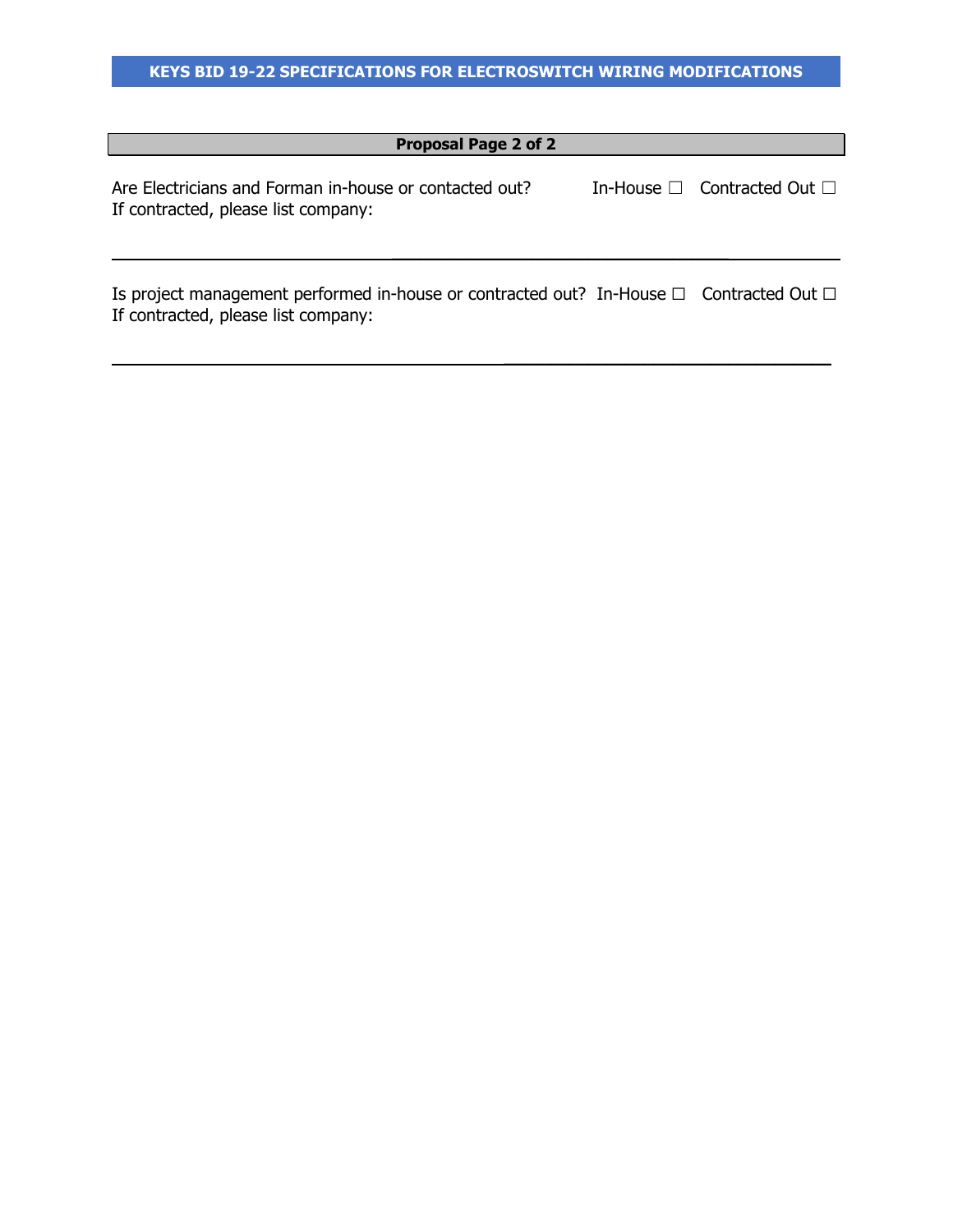## **Questions and Answers:**

- 1. Will there be a site walk-through for this bid? No
- 2. May I know if how much is construction cost?

Please refer to KEYS' website where our budget and 5 year plan is published <https://www.keysenergy.com/financial-information/>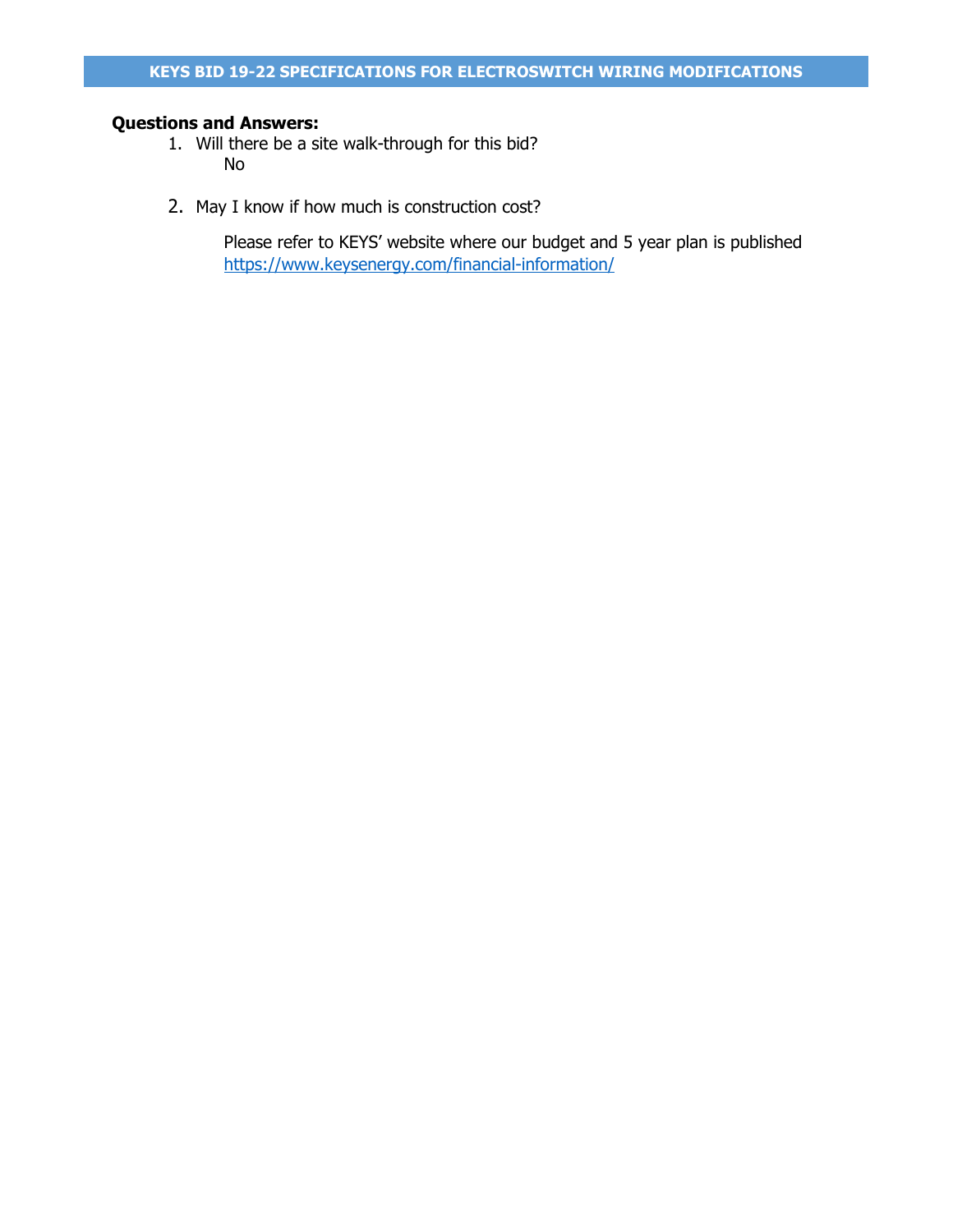### **Primary Feeder Schematic**